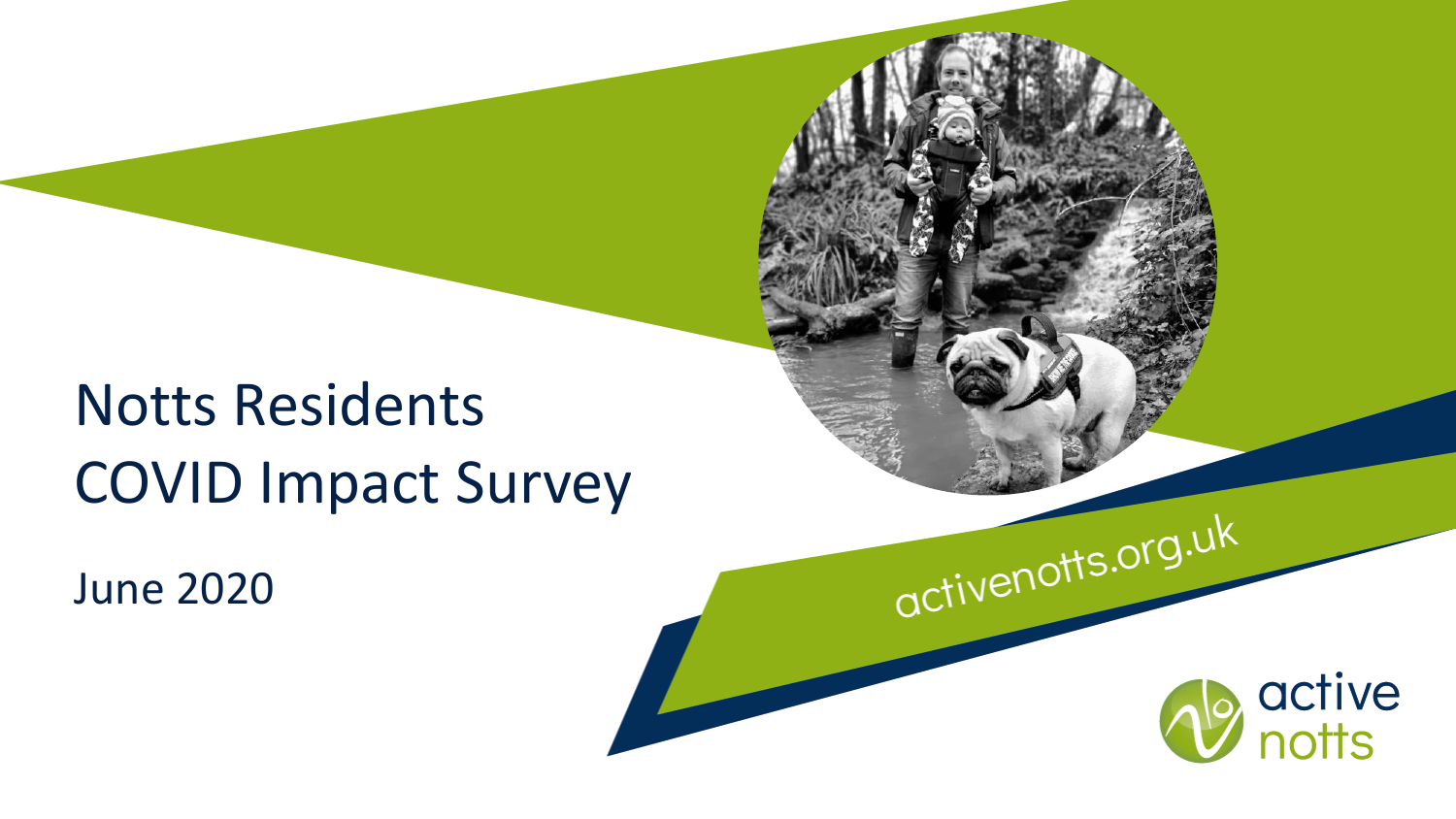## What we are going to cover

- Who took part in the survey?
- Physical activity summary
- Behaviours now and expectations as we ease out of lockdown
- Behaviours Impact of COVID
- What will get in the way of physical activity once restrictions eased?
- What will help residents be active once the current restrictions are eased?

- What needs to be in place?
- Focus on females
- What next?

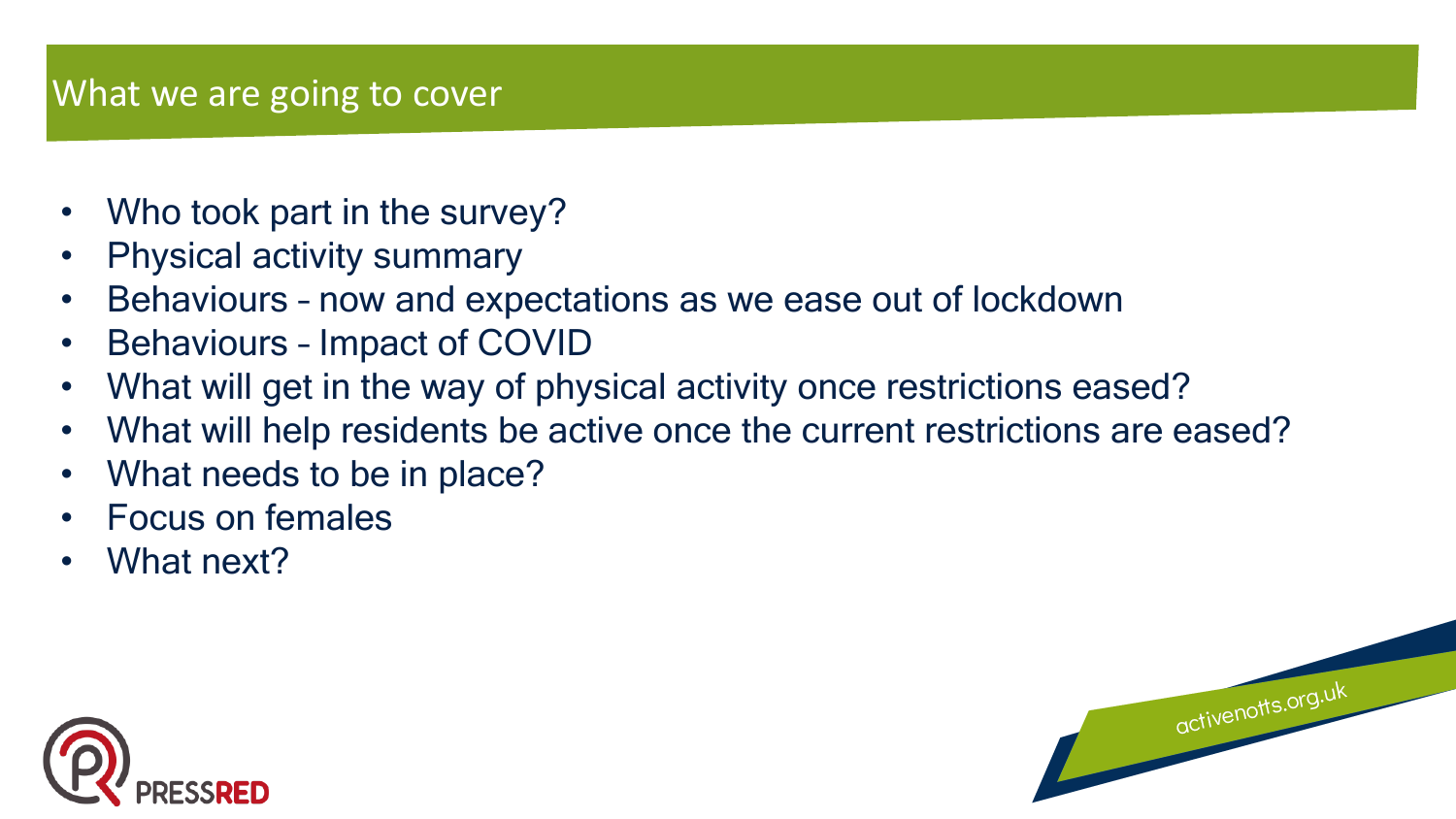## Who took part in the survey? – Demographic groups

- 1058 respondents living in Nottinghamshire took part in the survey
- 85% of them are female
- 30% have children aged 15 or under
- 20% report having a physical disability and a further 7% report mental conditions
- 43% are aged 35-54 and 39% aged 55-74, 16% aged 16-34 and 2% over 75
- 93% are from white backgrounds
- 59% are from higher socio-economic groups (ABC1) and 40% are from lower socio-economic groups (C2DE). This includes 27% from the work status groups 'intermediate managerial, admin or professional', 21% from 'supervisor, admin or professional' and 18% from 'retired'

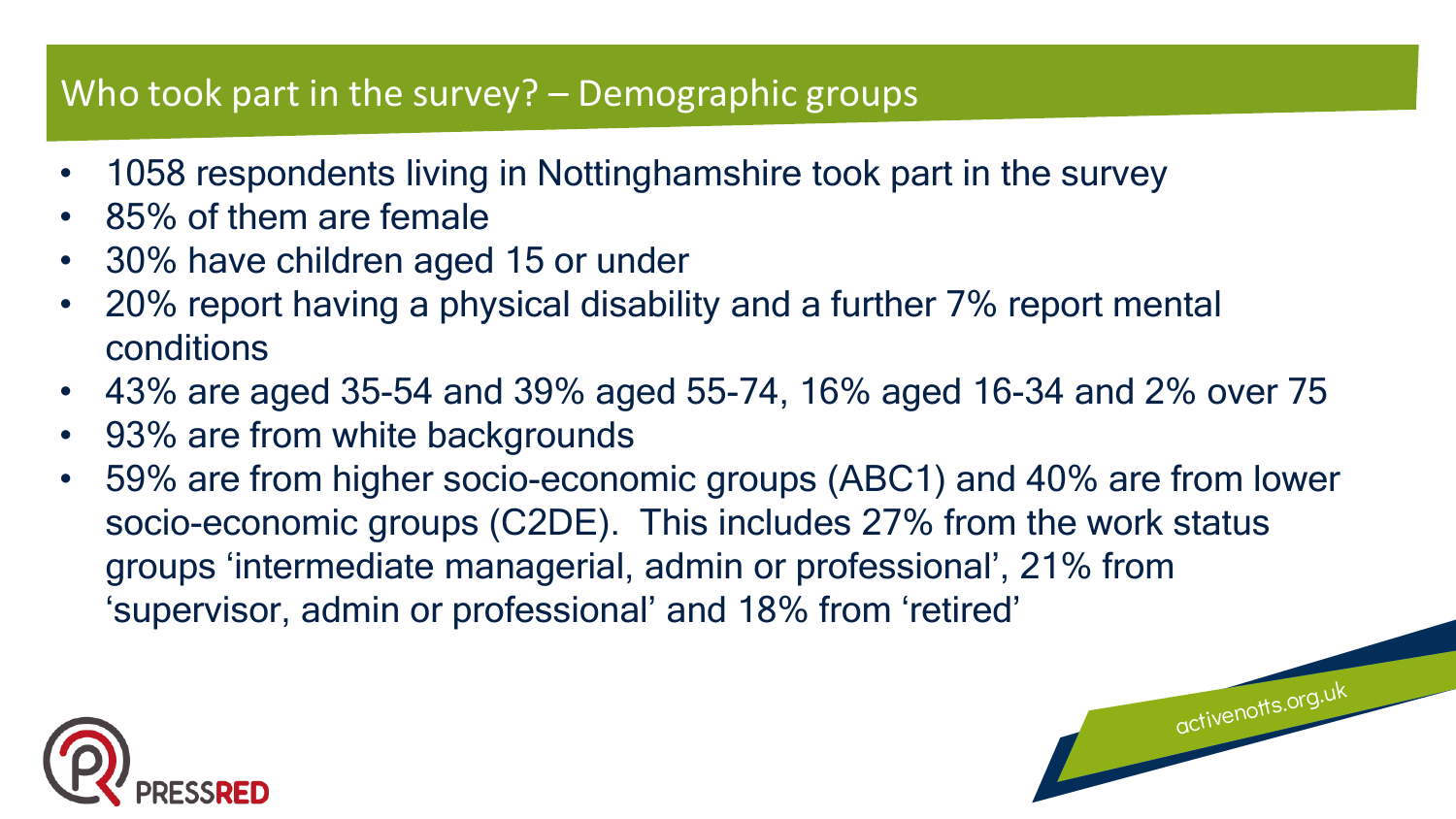## Who took part in the survey? - Places

#### 4% of the valid postcodes were residents from priority areas across Nottinghamshire

|                            |           | % of  | Priority       |                |                                                                |
|----------------------------|-----------|-------|----------------|----------------|----------------------------------------------------------------|
| LA                         | <b>No</b> | total | places         | % of LA Notes  |                                                                |
|                            |           |       |                |                | New Cross (6), Coxmoor (2), Leamington Estate (1),             |
| <b>Ashfield District</b>   | 83        | 7.9%  | 9              |                | 10.8% Hucknall/Broomhill & Stanton Hill (0)                    |
| <b>Bassetlaw District</b>  | 108       | 10.3% | $\overline{0}$ |                | 0.0% Focus theme not place                                     |
| <b>Broxtowe District</b>   | 88        | 8.4%  | $\overline{0}$ |                | 0.0% Focus theme not place                                     |
| City of Nottingham         | 207       | 19.7% | 18             |                | 8.7% Bulwell/Hall park estate (8), St Ann's (7), Beechdale (3) |
| <b>Gedling District</b>    | 98        | 9.3%  | $\mathbf 0$    | 0.0%           |                                                                |
| <b>Mansfield District</b>  | 122       | 11.6% |                | $\overline{7}$ | 5.7% Bellamy                                                   |
| <b>Newark and Sherwood</b> |           |       |                |                |                                                                |
| <b>District</b>            | 122       | 11.6% | $\overline{4}$ |                | 3.3% Ollerton                                                  |
| <b>Rushcliffe District</b> | 140       | 13.3% | 2 <sup>1</sup> |                | 1.4% Keyworth                                                  |
|                            |           |       |                |                | activenotts.org.uk                                             |
|                            |           |       |                |                |                                                                |

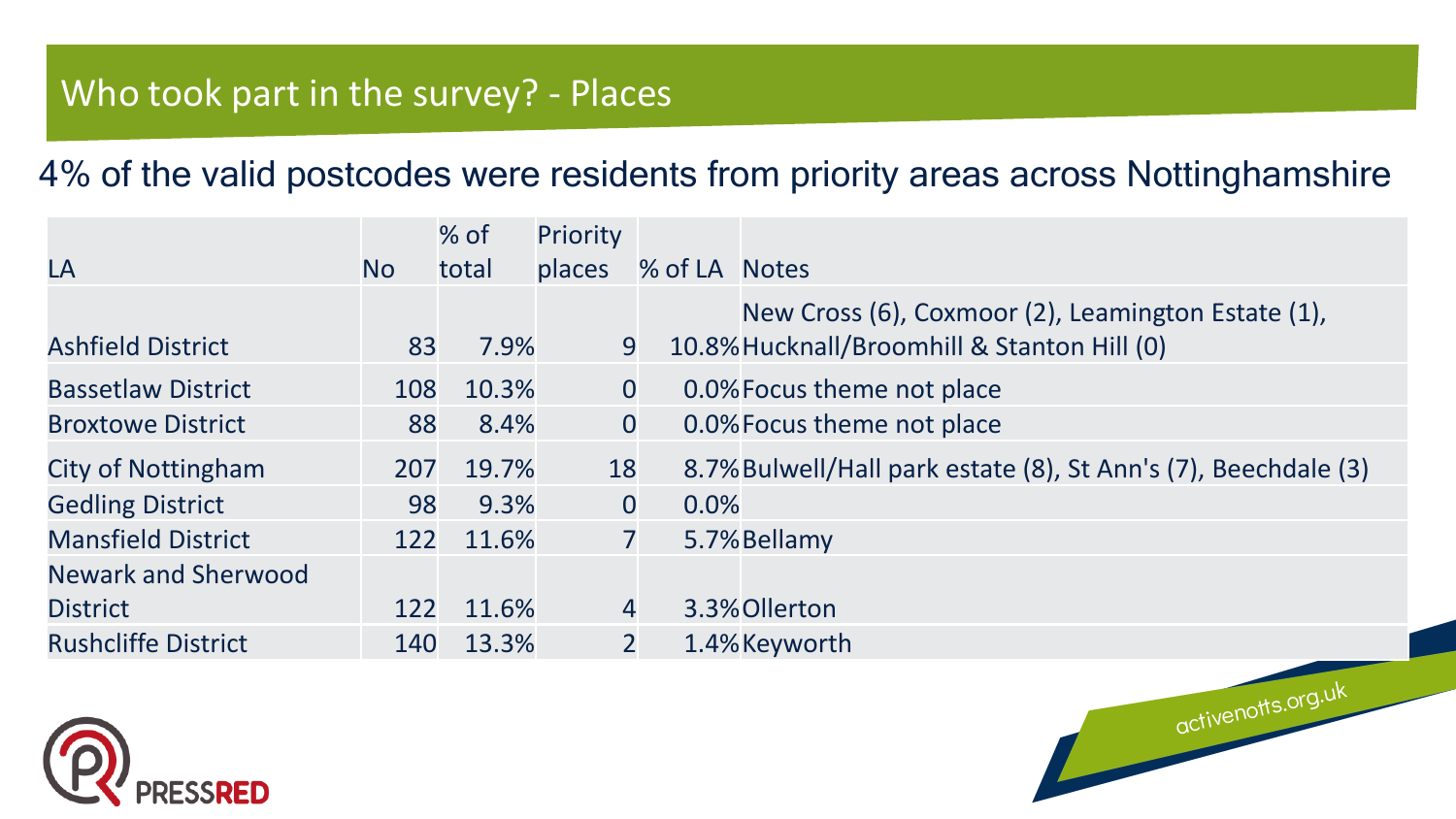### Physical activity behaviour – adults last week

How many days of 30mins+ physical activity last week



- Around 40% of respondents reported doing 5-7 days of 30mins+ physical activity in the last week (compared to 34% nationally)
- 14% had not completed 30mins+ on any day in the last week (compared to 18% nationally

\* National results may not be directly comparable due to slight survey differences

Sport England, Survey into adult physical activity attitudes and behaviour 26<sup>th</sup> May 2020 (wave 8) Savanta: ComRes<br>Nottinghamshire Residents COVID survey<br>Nottinghamshire Residents COVID survey Nottinghamshire Residents COVID survey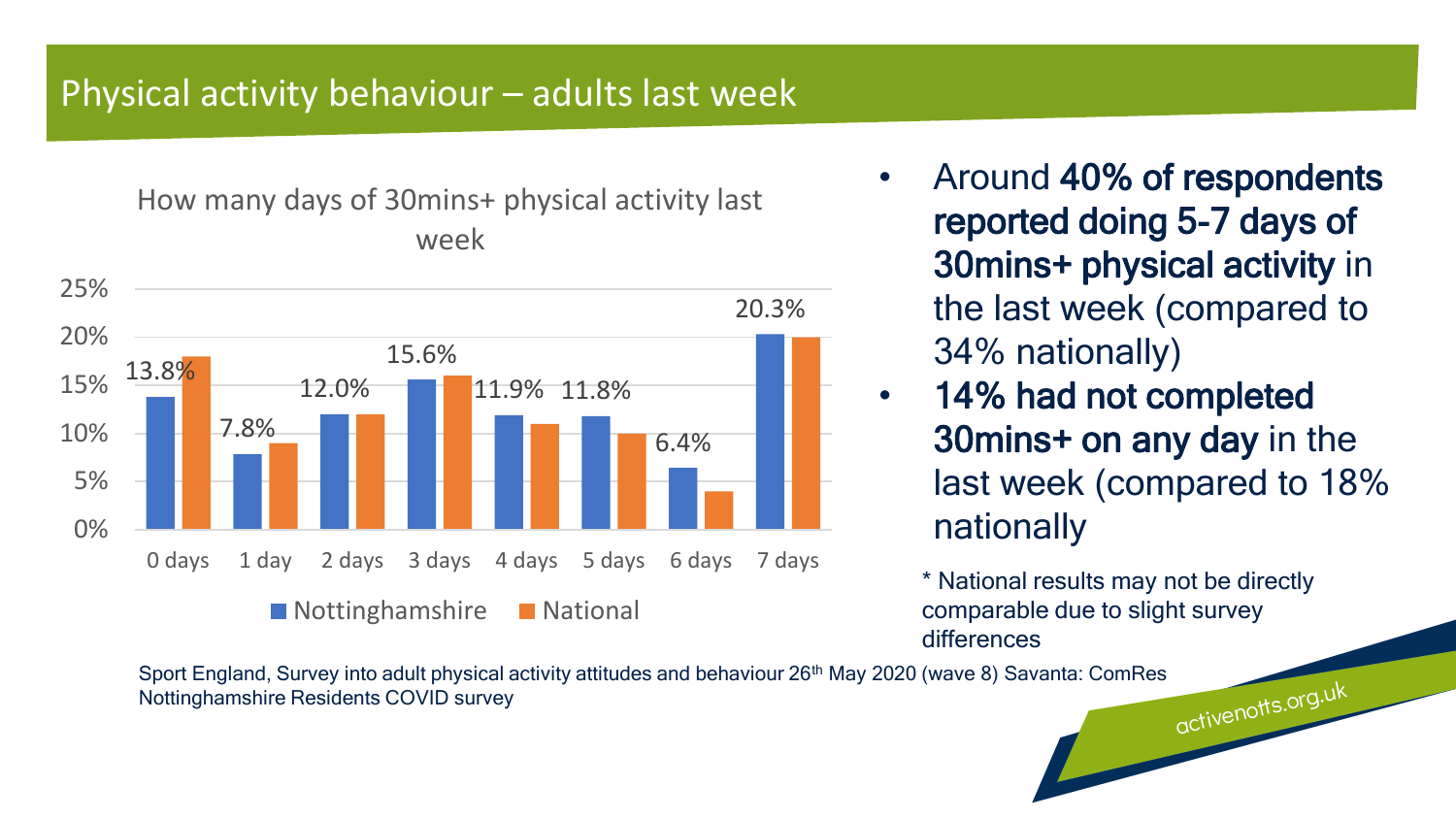Physical activity levels compared to before restrictions put in place



- Almost half of the respondees reported doing less physical activity now than before restrictions were put in place and one third reported doing 'a lot less'
- One third reported doing (a little/a lot) more physical activity than before restrictions were put in

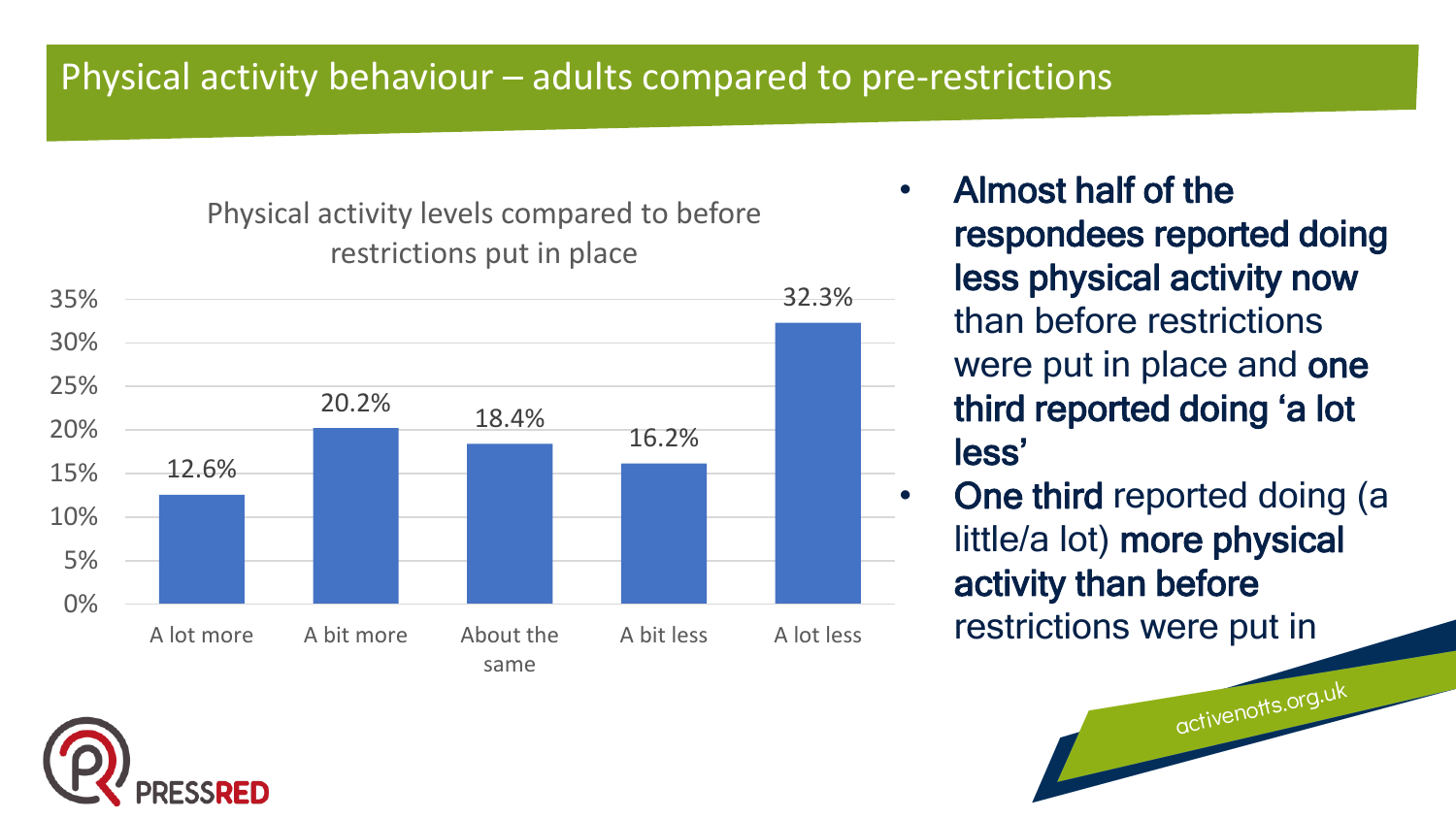## Physical activity behaviour – children last week

Children's current physical activity levels on a typical day



#### Nottinghamshire National

- Around ¼ of respondents reported their children are taking part in more than 1 hour per day of physical activity (compared to 22% nationally\*)
- Another 42% are getting an average of between 30mins and 1hour per day (compared to 37% nationally\*)

\* National results may not be directly comparable due to slight survey differences

Sport England, Survey into adult physical activity attitudes and behaviour 26<sup>th</sup> May 2020 (wave 8) Savanta: ComRes<br>Nottinghamshire Residents COVID survey<br>Nottinghamshire Residents COVID survey Nottinghamshire Residents COVID survey

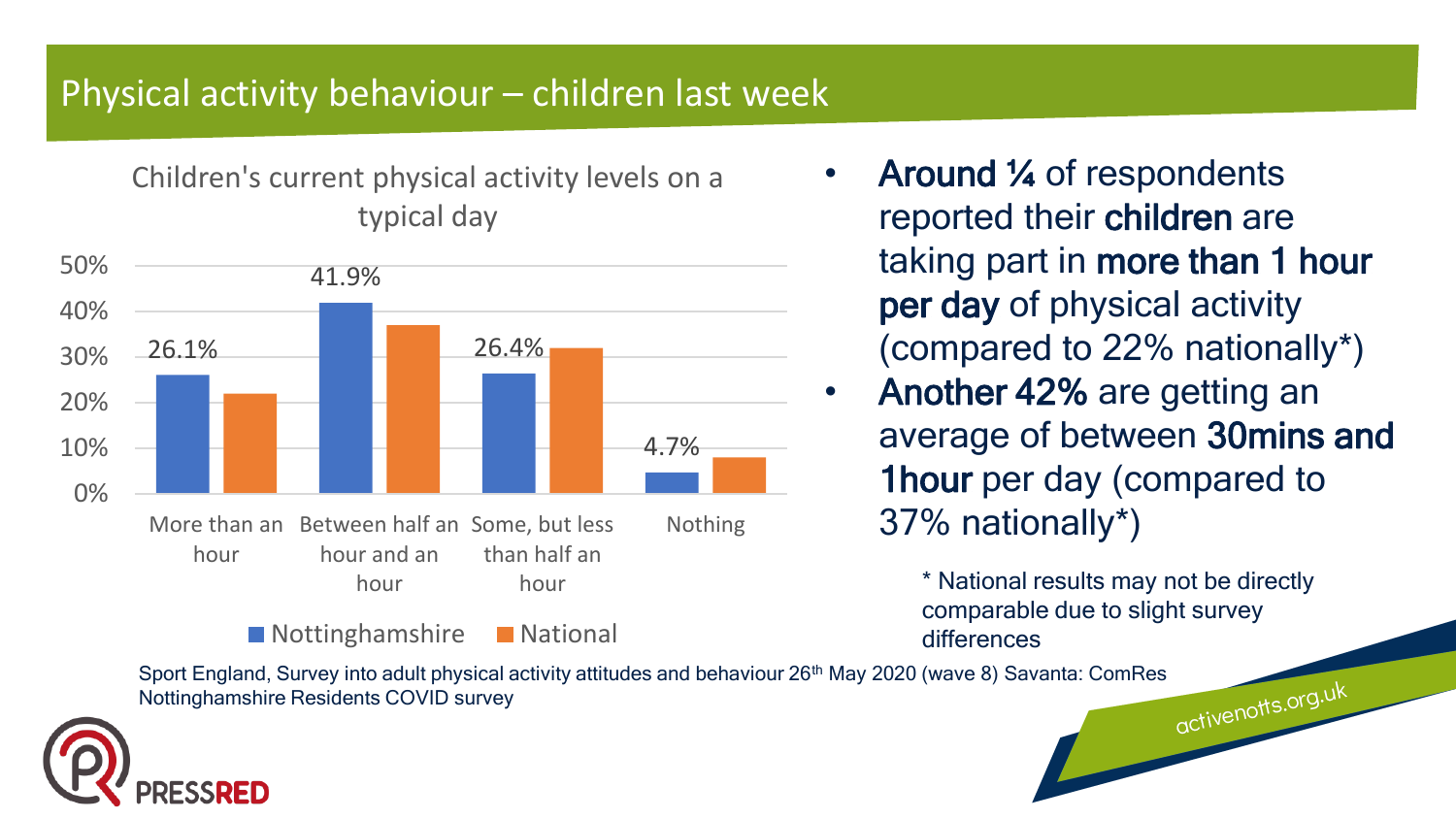## Physical activity behaviour – children compared to pre-restrictions

Children's physical activity levels compared to before restrictions in place



- Almost two thirds of respondees reported that their children are doing (a little/a lot) less physical activity than before restrictions were in place with 43% reporting them doing 'a
	- lot less'
	- 18% of respondents reported their children doing (a little/a lot) more physical activity than before restrictions were in placeactivenotts.org.uk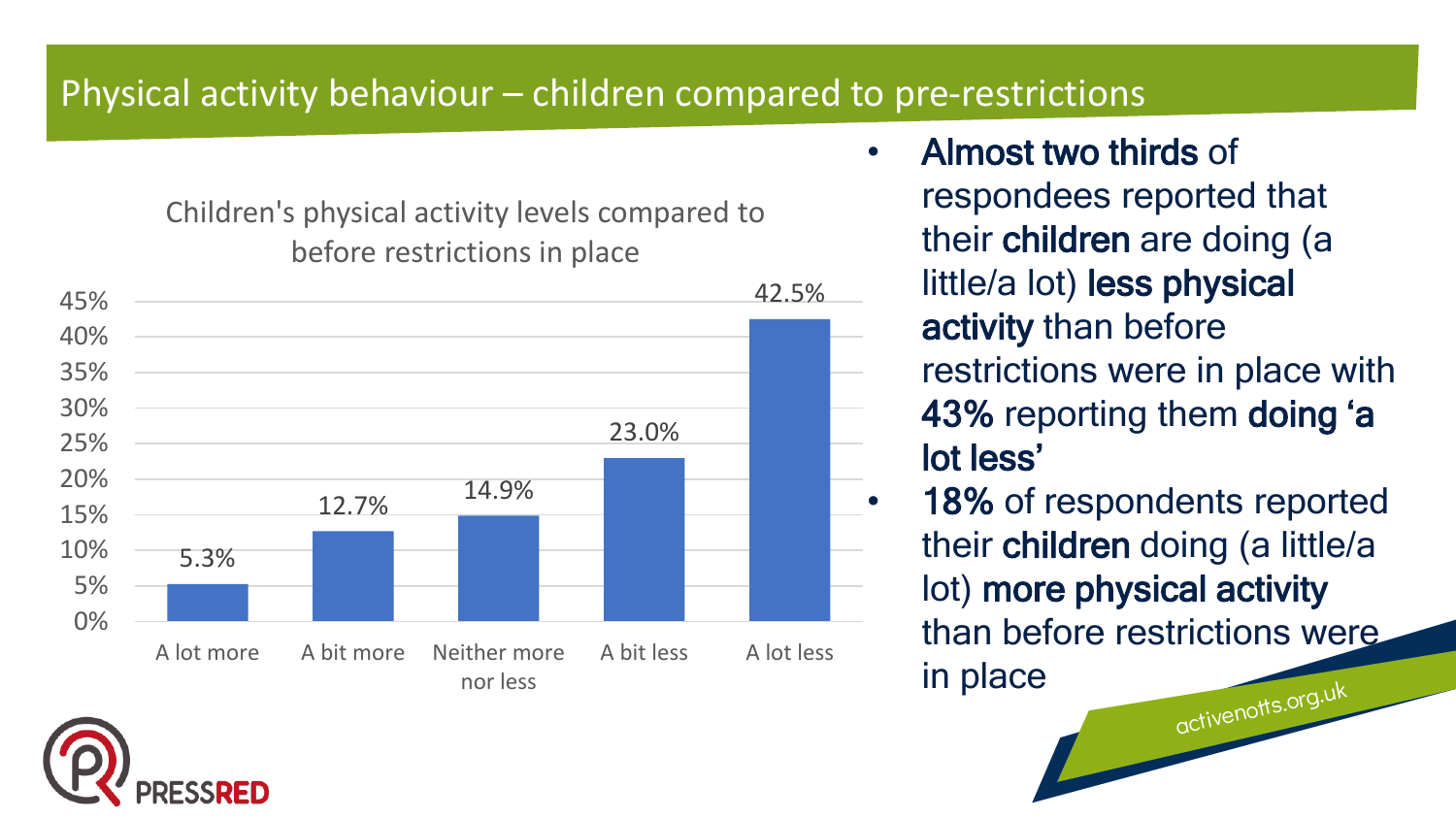## Behaviours now and as we ease out of lockdown

% of respondents who 'Strongly agree' or Tend to agree' with statements

activenotts.org.uk



#### **Today As restrictions ease**

Over 2/3 of respondents agreed with each statement both currently and as restrictions ease Almost everyone knows about the importance of physical activity and wants to be physically active. For the majority of statements viewed changed very little from currently to as restrictions ease except for more people feel they will establish routines and habits to be physically active once restrictions ease (80% compared to 69% now)

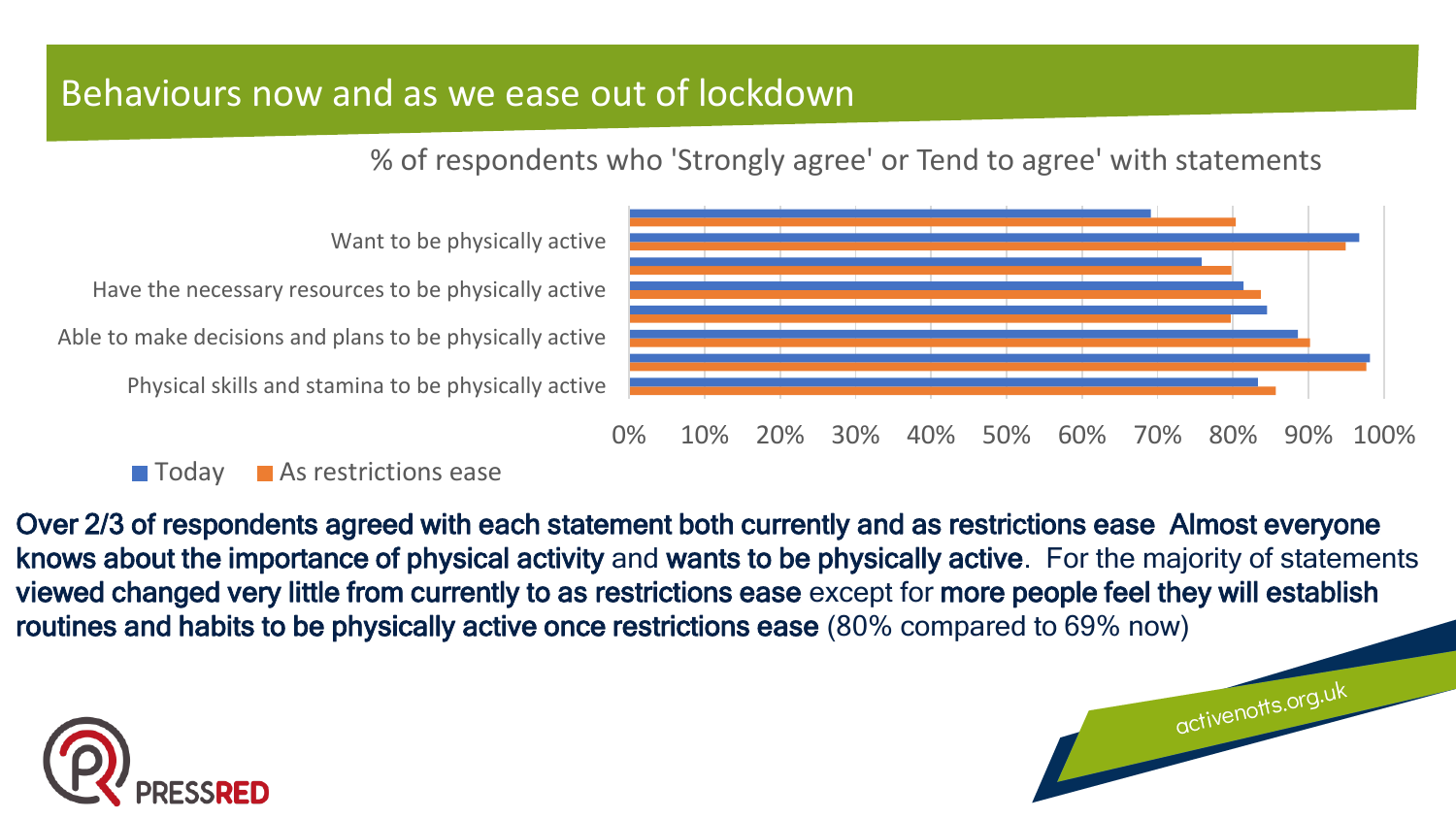## Behaviours – impact of lockdown restrictions

Since the outbreak I have found new ways to be active Since the outbreak I am more aware of the importance of… I miss the types of physical activity I was able to do before the… The current situation has not impacted my current exercise regime Found new exercise habits that intend to continue once… Look forward to going back to types of PA I did before lockdown…



activenotts.org.uk

**Strongly agree** Tend to agree Tend to disagree Testrongly disagree

Although respondents appear to be missing PA activities they currently cannot do (77% agreed with this statement compared to 56% nationally\*) overall a positive picture:

- 70% agree they are more aware of the importance of physical activity
- 64% agreed they have found new ways to be active (compared to 52% nationally\*) and
- 58% have found new exercise habits they intend to continue once restrictions are eased
- 76% are looking forward to getting back to types of activity they did previously
- 41% agreed that the restrictions had not impacted on their exercise regime

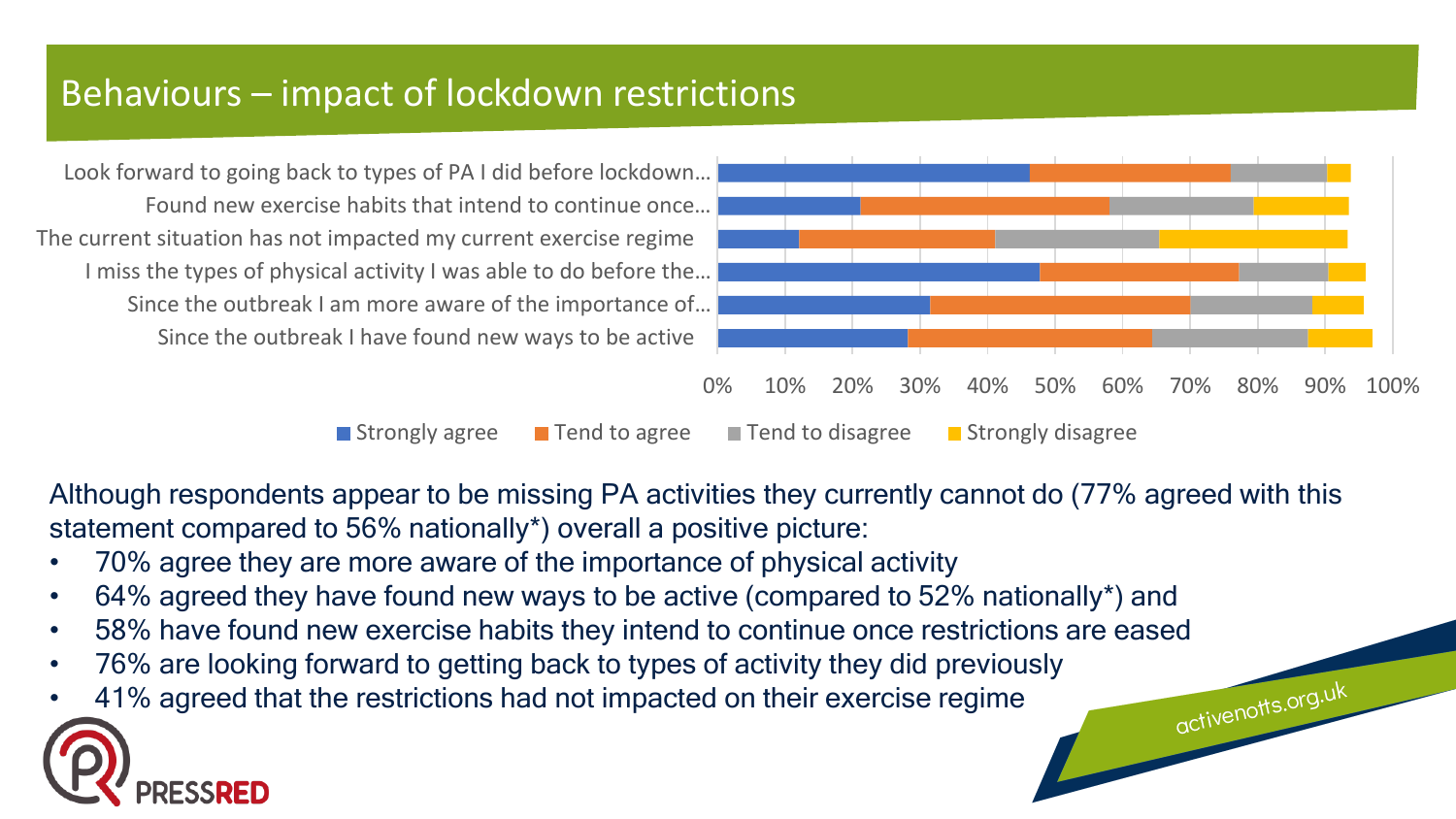## Behaviours - future intentions





- Increase my activity levels
- Continue with current activity levels
- Decrease my activity levels
- Over half of the respondents expect to increase their activity levels as restrictions are eased
- Only 4% expect to decrease their activity levels

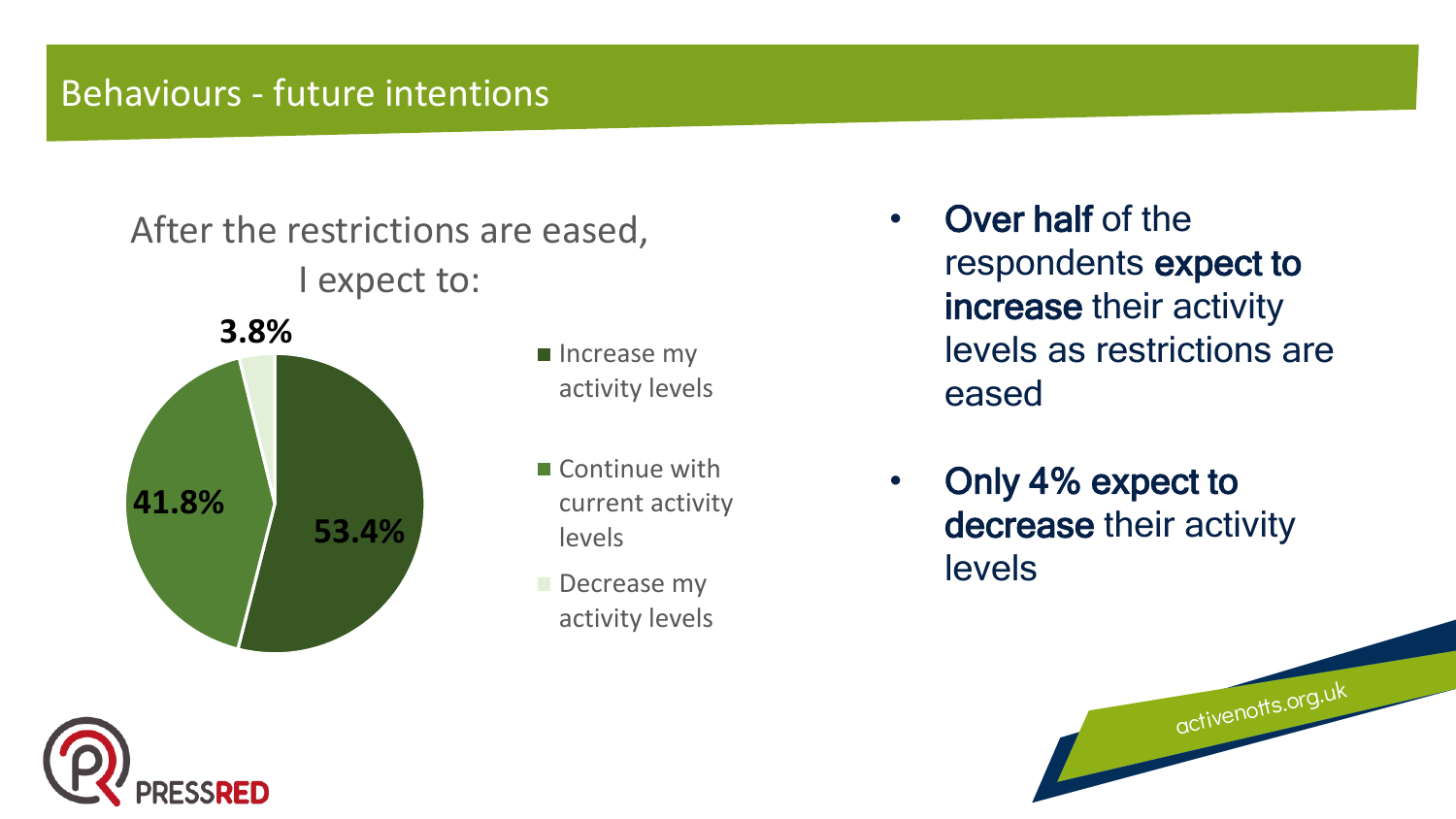#### Lack of time, work and family commitments

By far the largest concern reported over keeping up with current physical activity levels once restrictions eased was a lack of time or tiredness with work or family commitments being likely to change routines that have been established. There were 287 mentions relating to work, 143 linked to family commitments and an additional 31 where lack of time was reported. The work commute was also mentioned frequently with residents reporting that they were using this time to exercise currently

- "Working from home gives me more freedom to fit in exercise around work and childcare, especially as my husband is also working from home"
- "Have to go back to work shifts, family commitments and being mum's taxi to teenagers"

- "Going back to work and the tiredness that accompanies that"
- "Working at home has made it easier to fit exercise in"

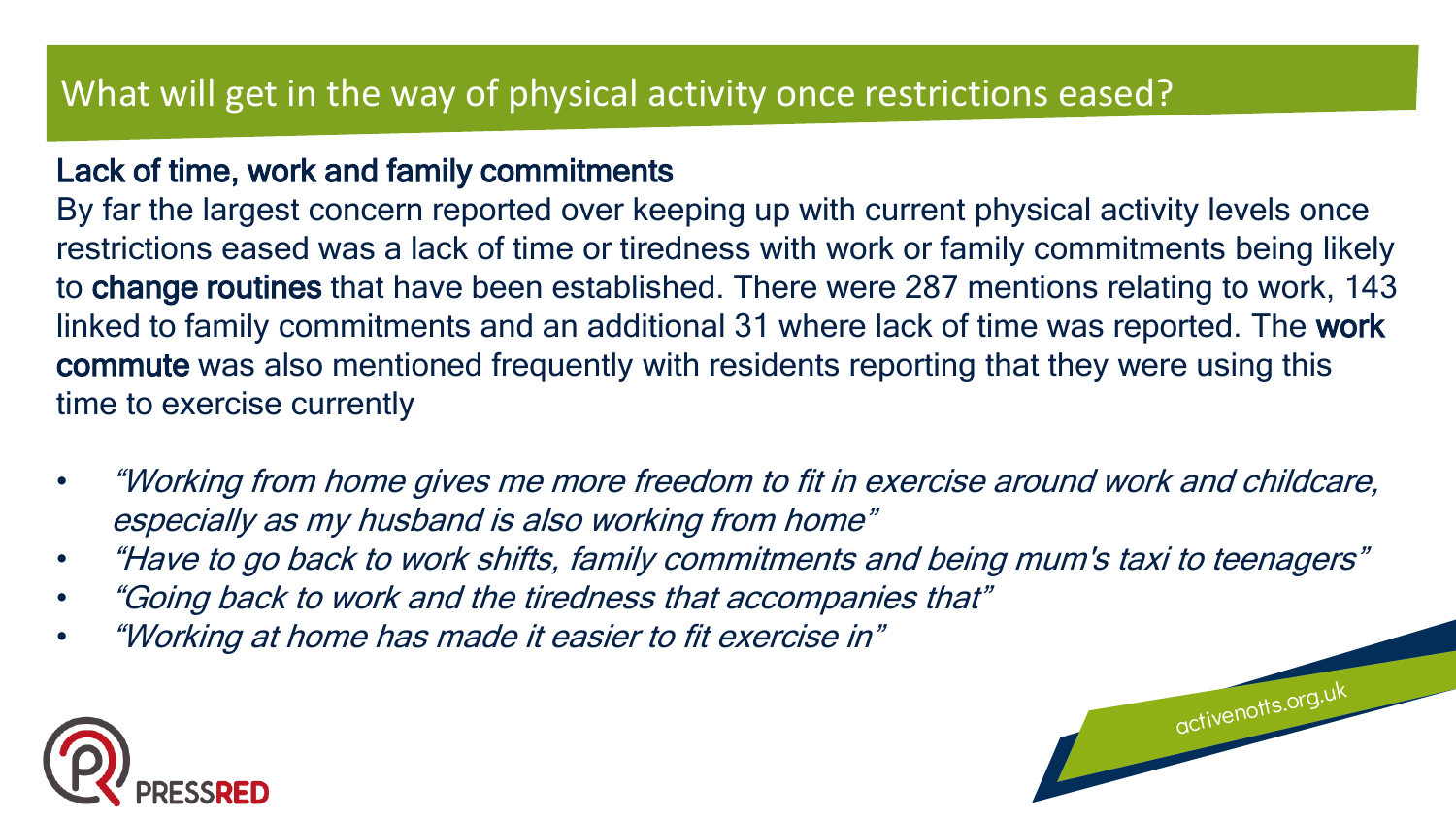#### COVID Restrictions

Many gym users and swimmers are concerned how reduced numbers, increased fees and ability to work out safely and activities being busier would impact them returning. A reduction in their fitness levels was also a concern to returning. Mentioned 200 times

• "I was swimming 4+ miles a week before lock down. I am really struggling to stay active without a pool"

#### Lack of motivation

Mentioned 122 times included self-motivation and being able to socialise again and participate in non-physical activities taking priority over physical activity for many. The variety on offer once restrictions are eased is more desirable than being active

• "Returning to normal life will impact me and my family's ability to continue with physical activity. We motivate each other, so if one of us returns to normal the whole chain will break"activenotts.org.uk

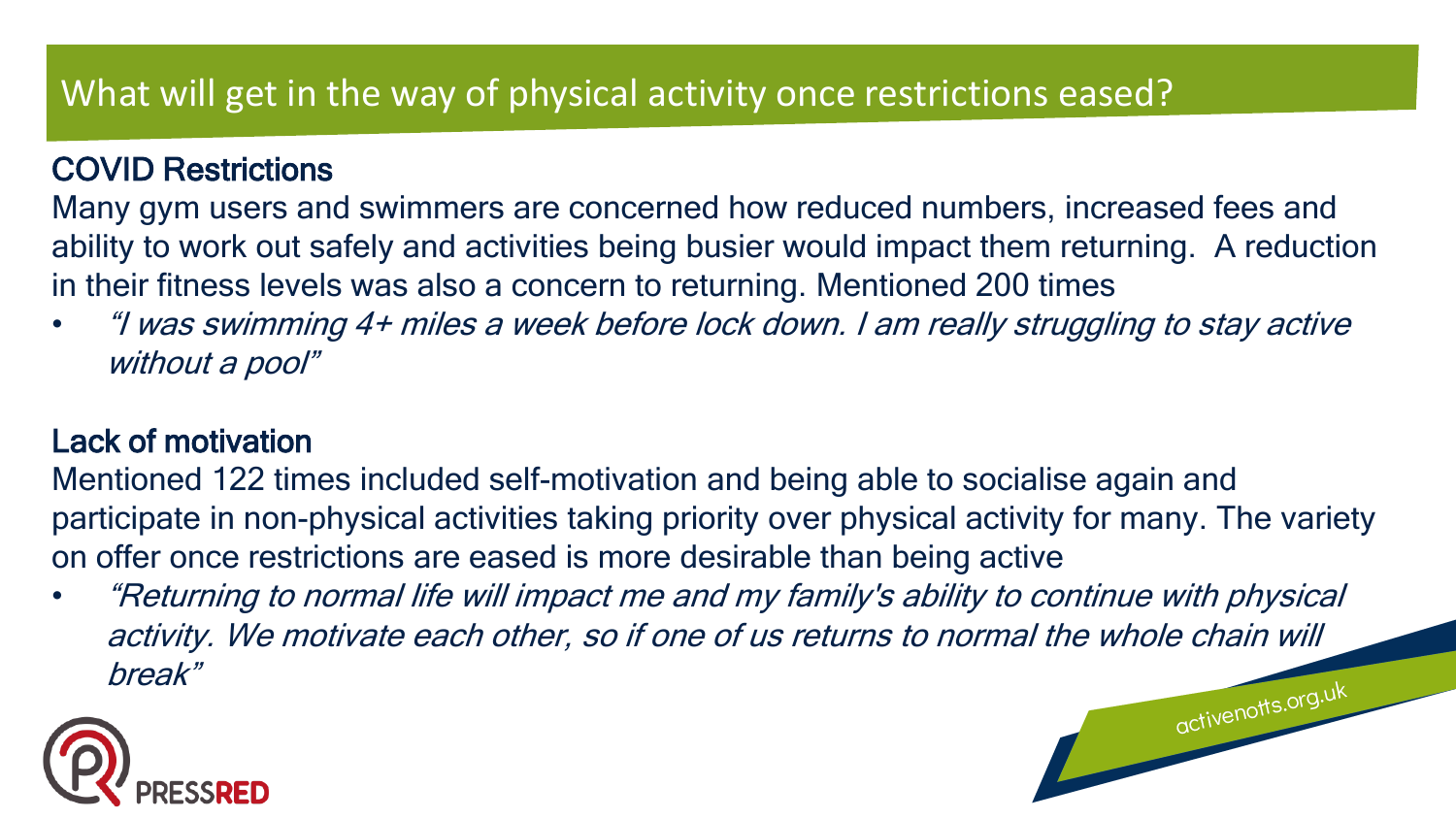#### Health and wellbeing

Mentioned 143 times residents feared health problems may impact on future physical activity levels. Several residents mentioned regular physical activity being set back by disabilities, operations being postponed or by putting on weight/being less active during lockdown. Lack of trust in others to follow COVID guidelines was also a concern mentioned 200 times.

- "I can't do a lot of activity as waiting knee replacement. And I am still unsure it is safe enough to be out and about"
- "I am disabled and struggle enough with physical activity, this has just made it worse"

#### **Cost**

Cost was mentioned as a potential concern 41 times with fears over increased prices or affordability being mentioned

• "Finances will play a part in this, for instance, paying for gym membership"

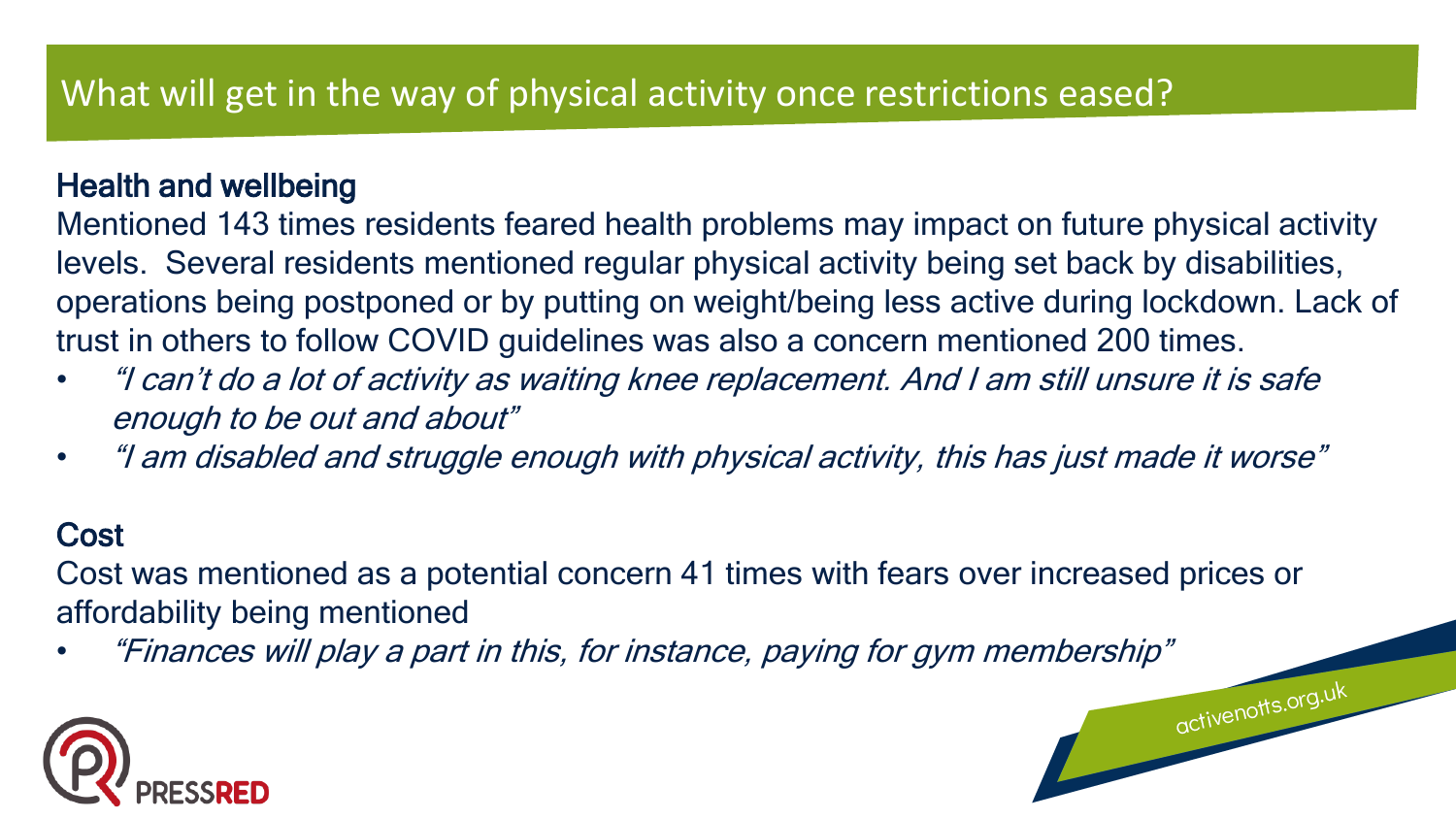#### The right opportunities

Mentioned 246 times this included opening up of facilities such as gyms and pools, resuming activities like Park Run but also continuing some of the new provision eg on-line classes. People also asked for beginner classes, 1-2-1 support and exercise classes after 7/7:30pm as well as special classes for those who are shielding with stricter safety measures. Others said that freedom of being able to travel further to walk/cycle or for those shielding to be able to get outside would help them be active

- "Access to gym facilities outside of working hours to be able to exercise when it is dark/poor weather"
- "Beginners classes in gentle exercise to help get back into a healthy lifestyle"

#### Routine

Re-establishing old routines such as active commutes/jobs or, alternatively, being able to work more flexibly in order to fit exercise in (eg continued working from home). 214 mentions

activenotts.org.uk

• "Time from employer to exercise"

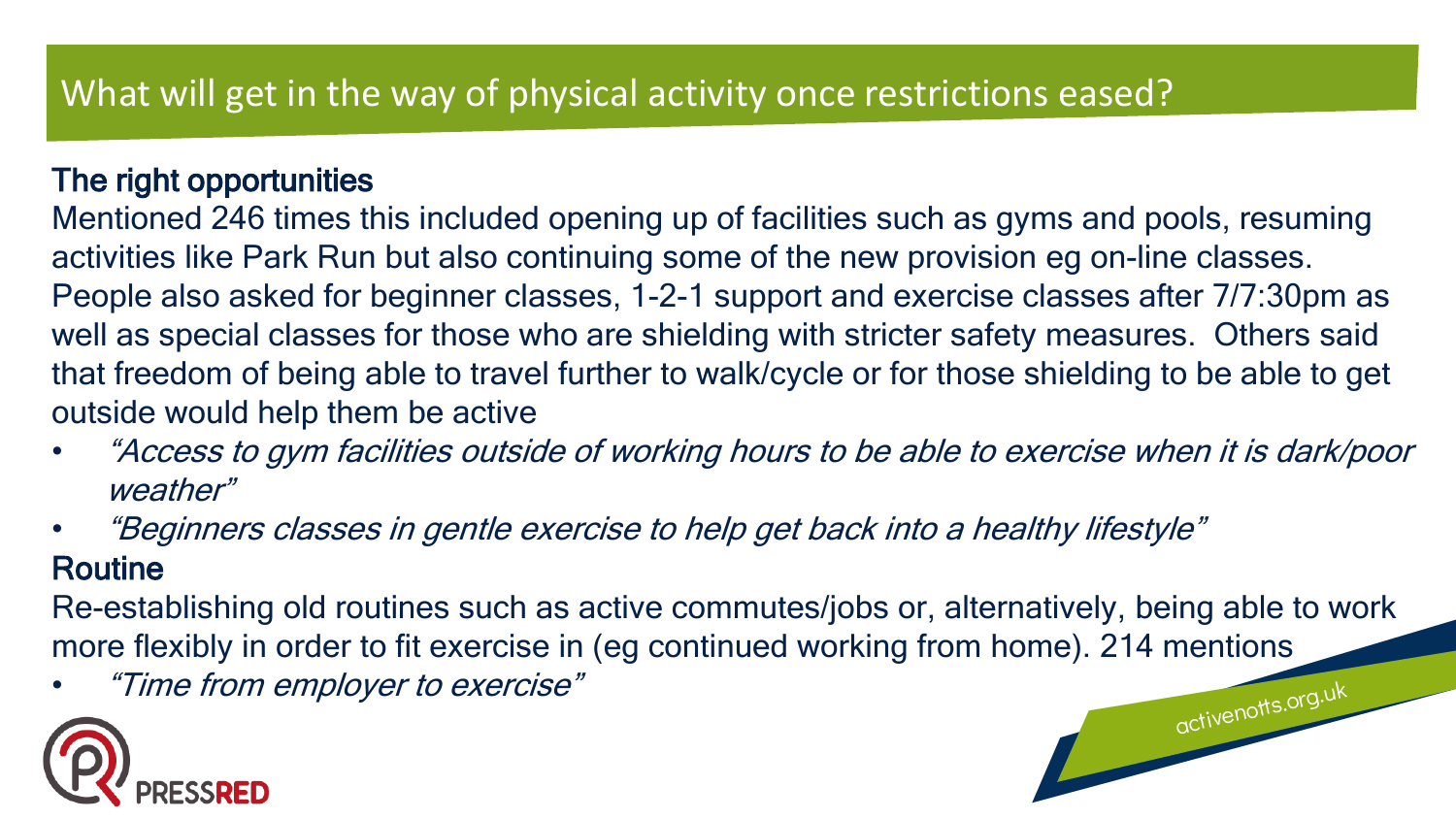#### Social interaction

129 respondents mentioned being motivated by friends and family to take part in physical activity. For some it was the support they received from groups or friends, and for others it was the enjoyment of exercising with others. Nordic walking and chair based exercise were popular social activities and some grandparents mentioned spending time with grandchildren keeping them active

- "Being able to meet with family and friends for walks or runs"
- "Being able to take part in group activities and the social interaction that comes with that" New experiences

Restrictions have provided opportunities for some to discover the benefits of physical activity and others to enjoy new ways of exercising which they are now motivated to continue

• "Realisation that regular, meaningful physical activity is vitally important to someone in my age range"

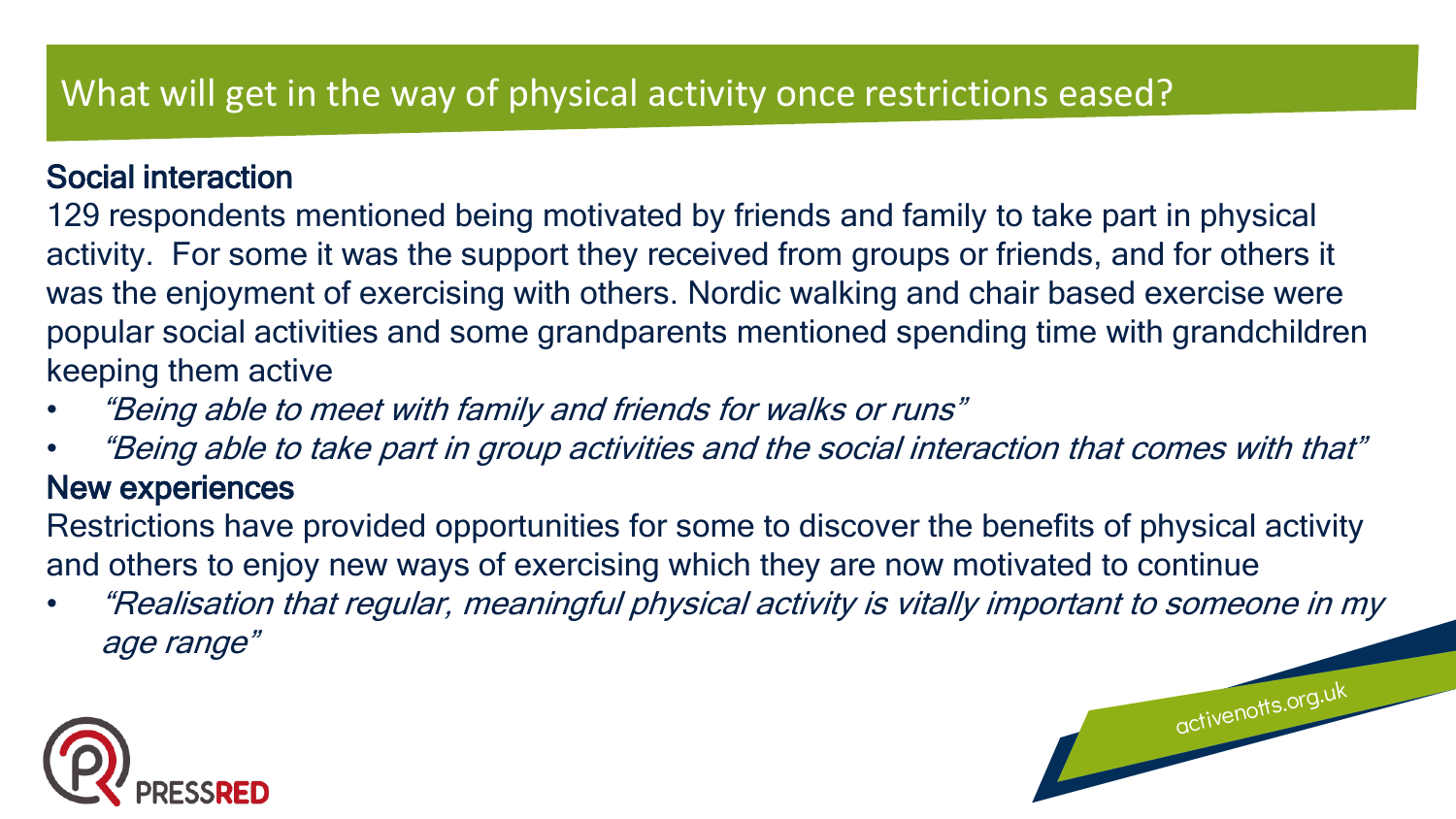Safety – access to information about the safety measures in place and reassurance that others are complying

Promotion - Better information on local walks, safer cycle routes/cycle lanes and additional encouragement via deals and promotions (specifically for older people, carers and low income households)

Good weather! – Respondents reported feeling more motivated to exercise when the weather is good

activenotts.org.uk

Childcare – respondents needing time to be able to exercise (requests for leisure centre crèches) and others looking forward to having the school run back for their daily walk

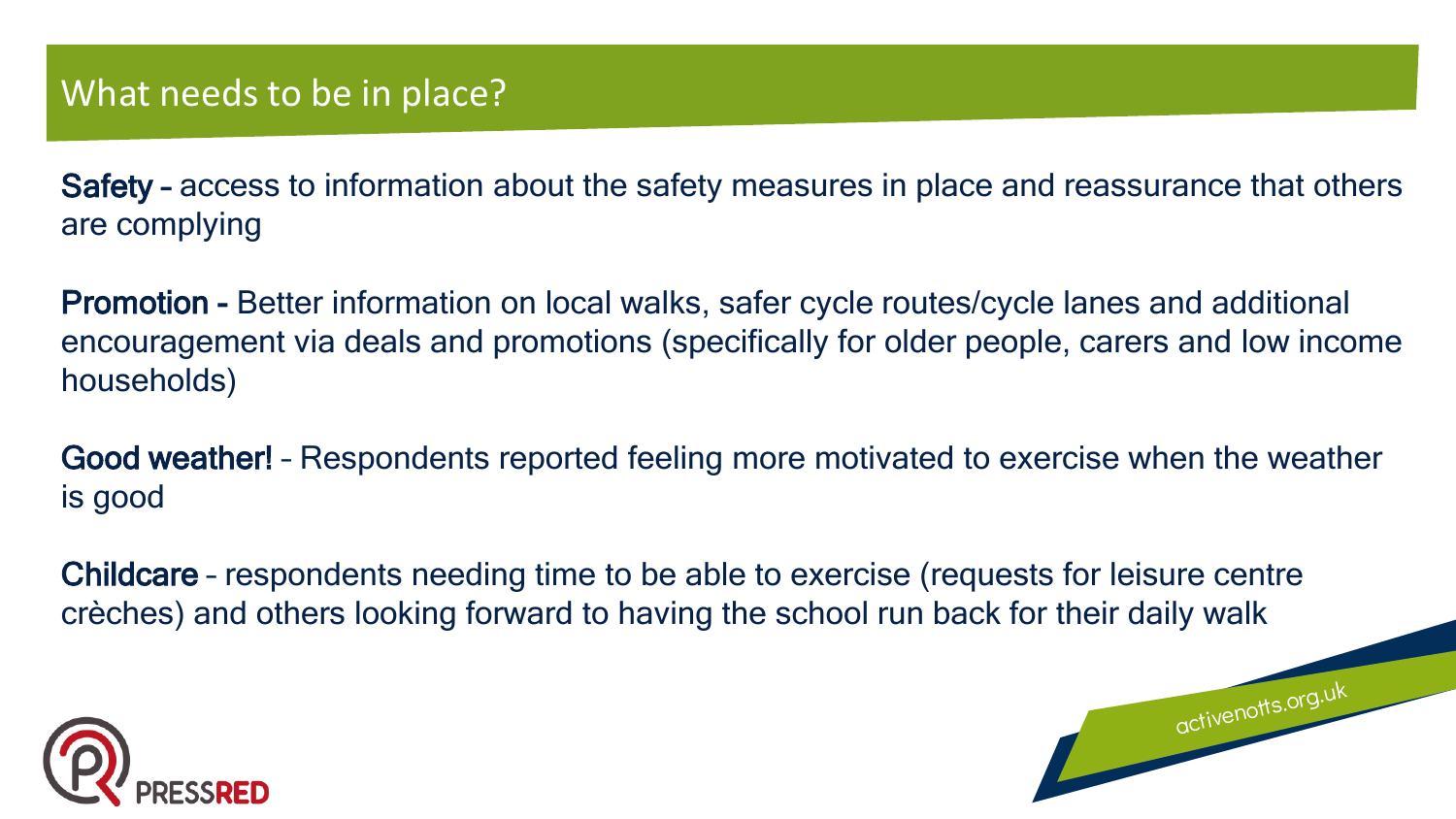#### Focus on females - physical activity behaviour

14.8% 7.9% 11.3% 15.0% 11.8% 11.4% 6.7% 20.9% 0% 5% 10% 15% 20% 25% 0 days 1 day 2 days 3 days 4 days 5 days 6 days 7 days **Female** Male

Physical activity by gender

Almost twice as many females as males reported doing 0 days of 30mins+ physical activity in the last 7 days (\*nationally 19% of females reported 0 days)

• 39% of female respondents took part in 5 - 7 days of 30mins+ physical activity, slightly higher than for males (37%) and than nationally for females (\*33%)

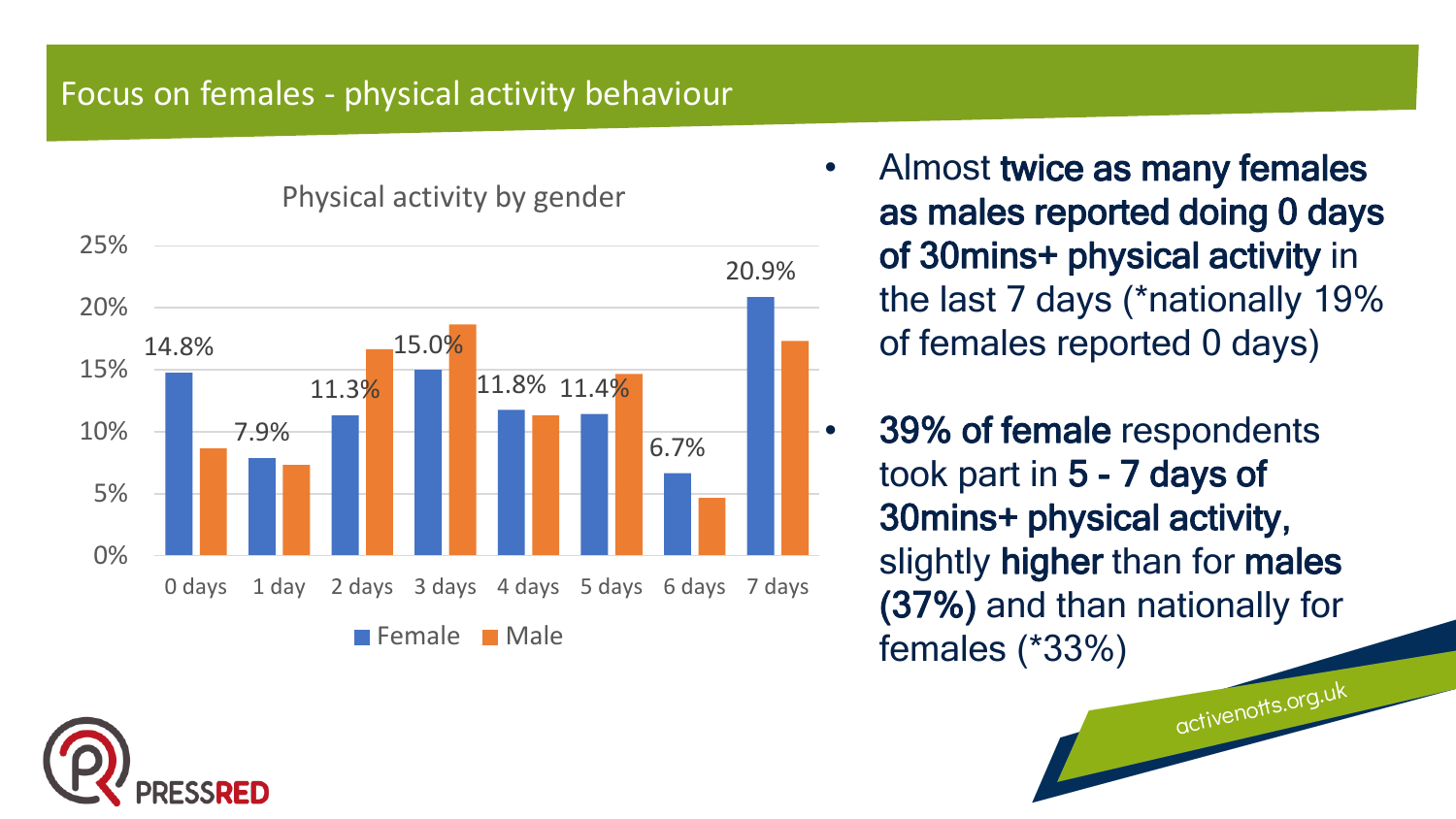## Focus on females – physical activity compared to pre-restrictions

Physical activity behaviour comparison by gender



- Similar to males almost half females reported doing less physical activity now than before the current restrictions
- 34% of females are taking part in (a little/a lot) more physical activity than before restrictions were put in place (compared to 29% of males)

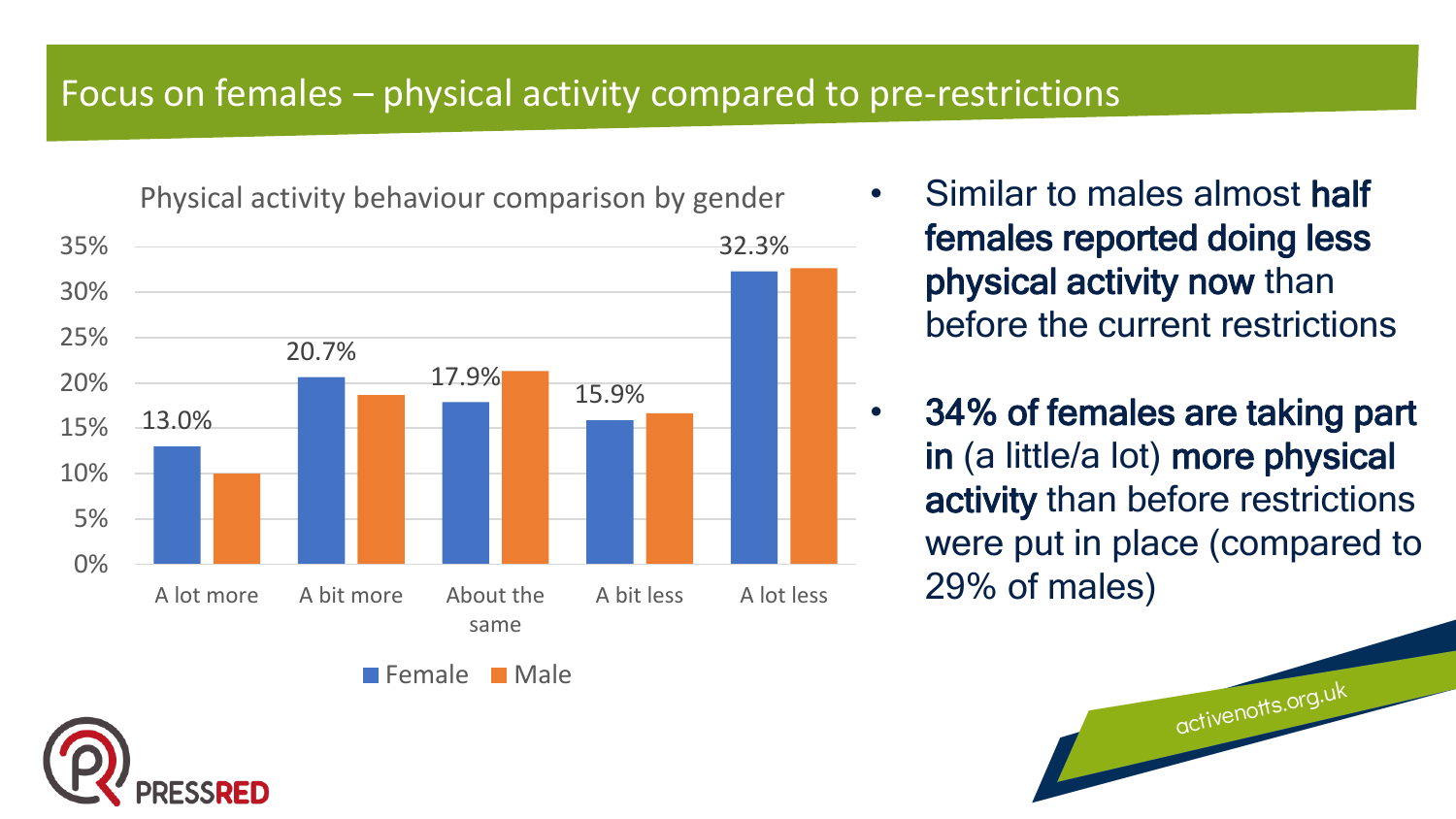## Focus on females – time now and after restrictions eased



• Females appear to have less time to be physically active currently (84%) when compared to men (89%) and

• The gap widens when looking ahead to when restrictions are eased (79% for females compared to 86% for men)

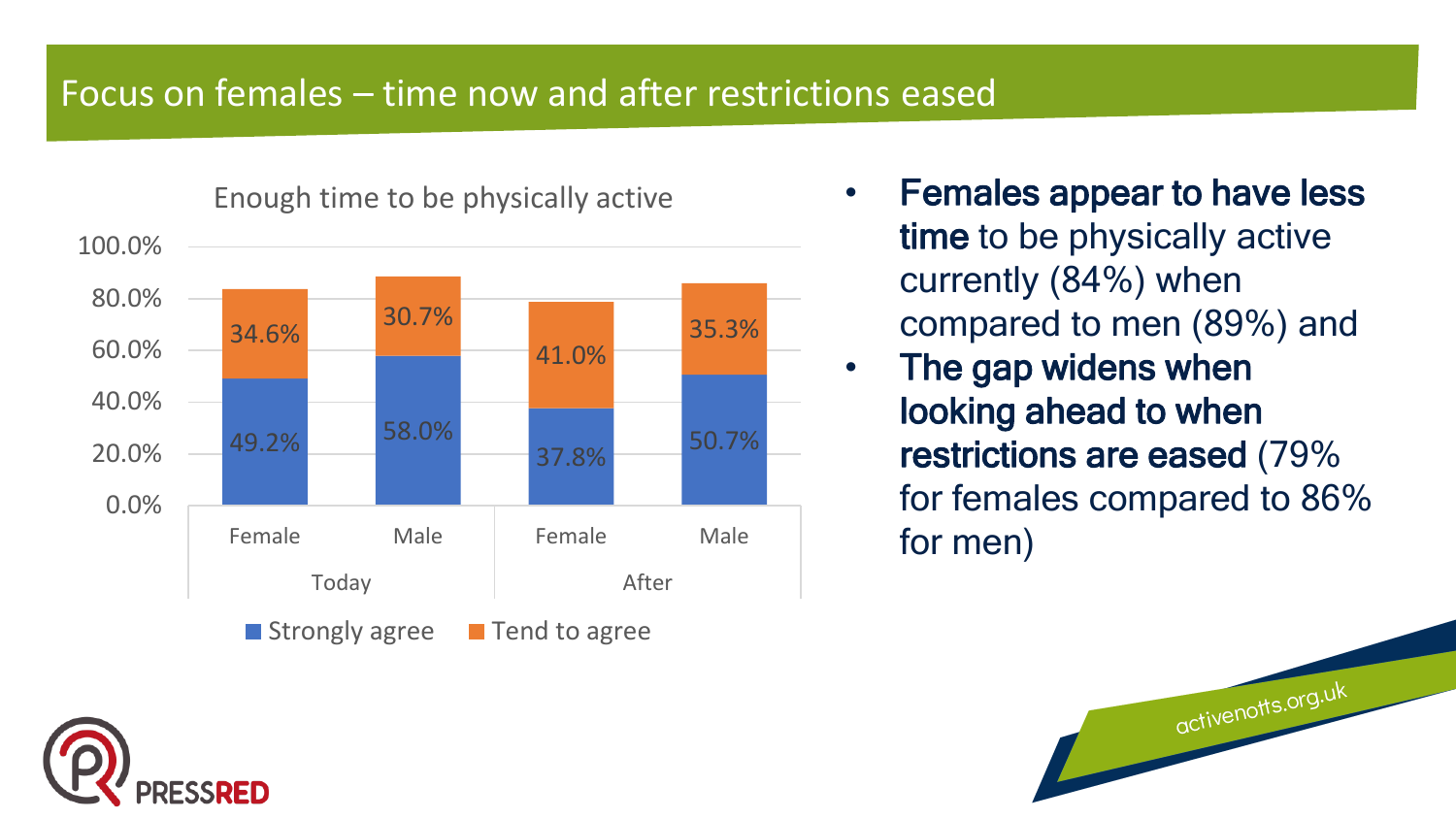#### Focus on females – routines now and after restrictions eased

Established routines and habits to be physically active



The proportion of females able to establish routines and habits to be physically active now (68%) is lower than for males (75%). Once restrictions are eased however the proportion of females who agree (80%) increases to just below the male proportion (83%)

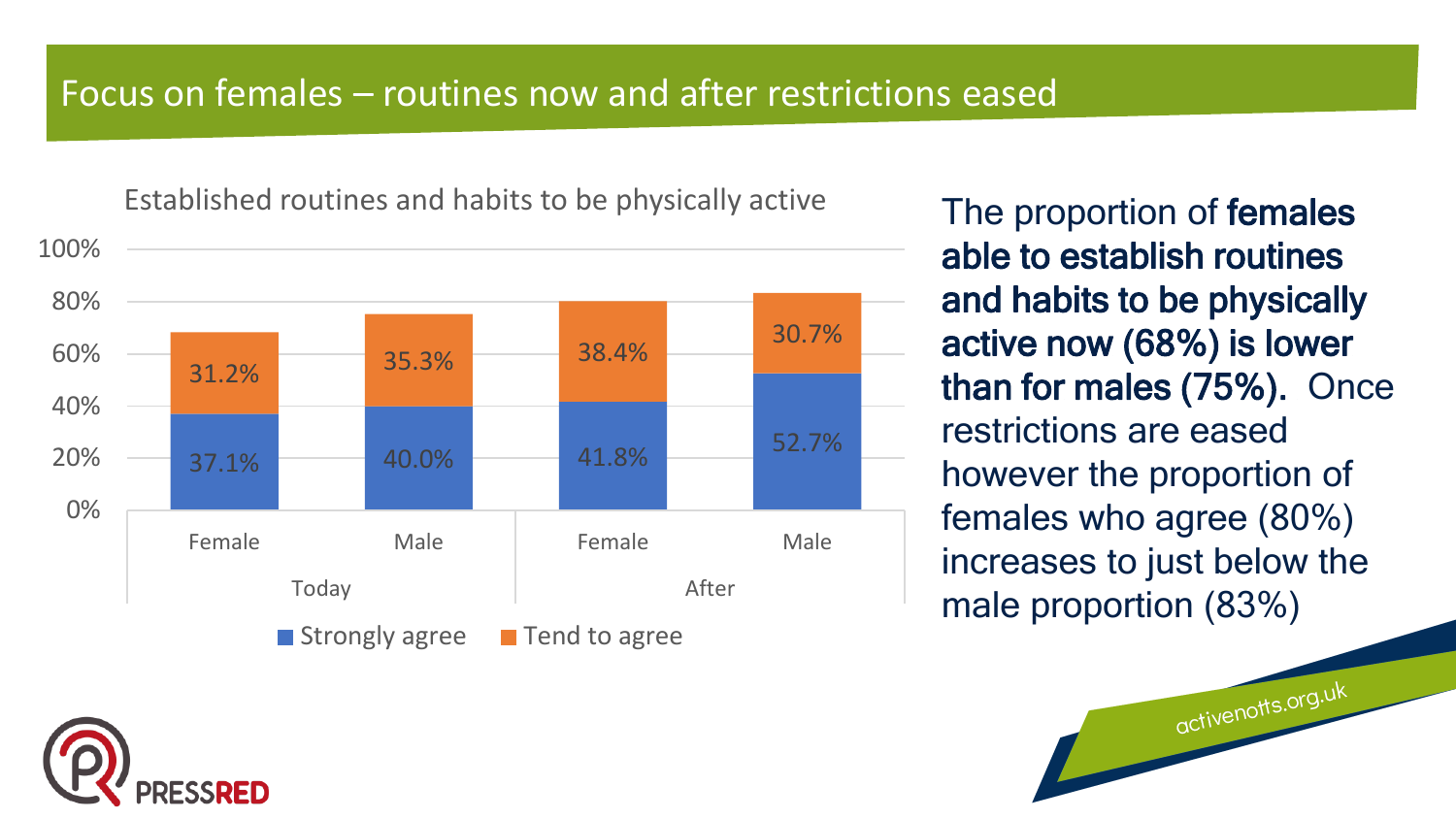#### Focus on females – future intentions

There is little difference in intentions on physical activity levels between males and females – in both cases over half intend to increase physical activity with less than 5% expecting to decrease they physical activity levels once restrictions are eased